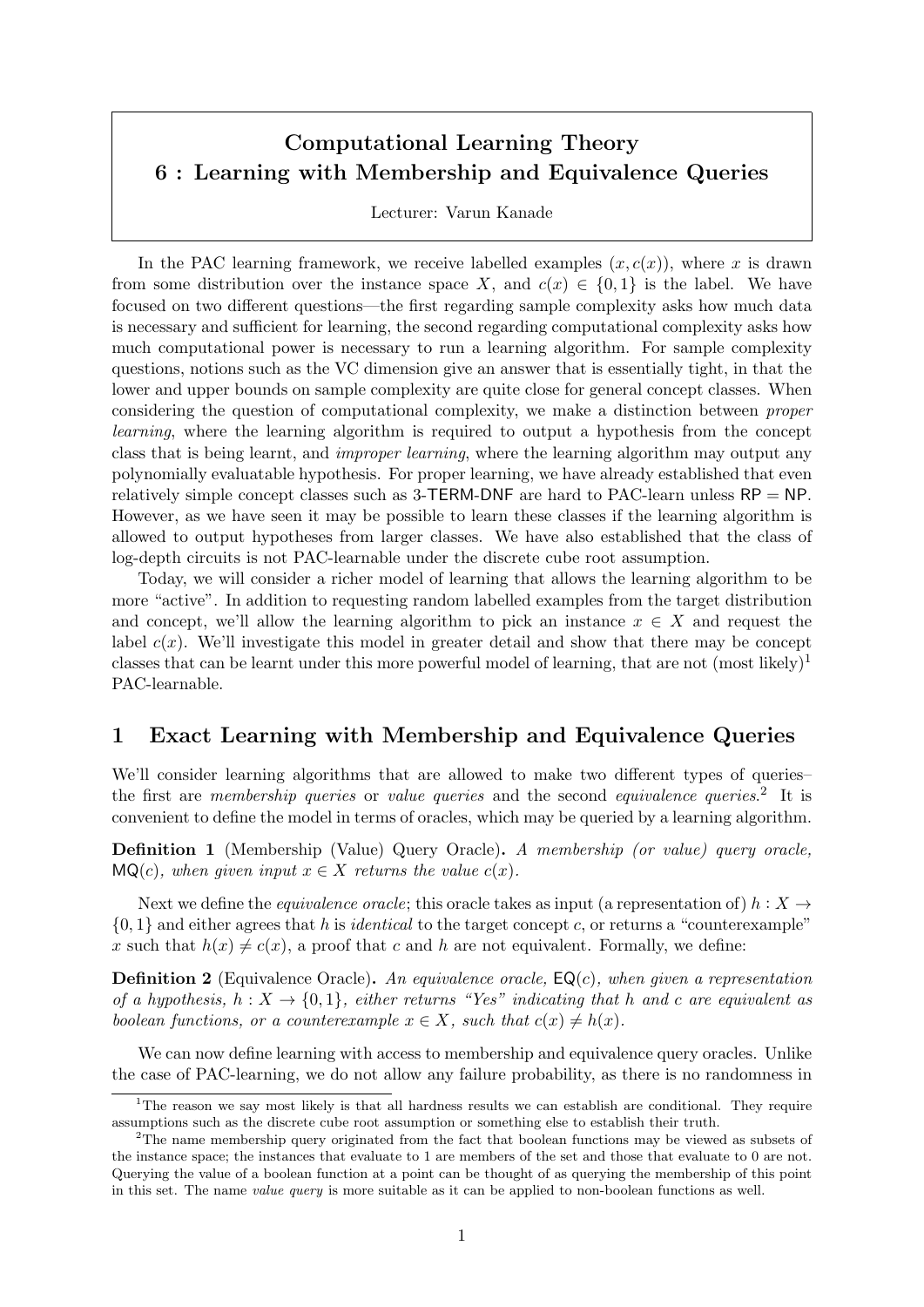the data generation process, and we also do not allow any error at all! (It may make sense to consider randomised algorithms and allow these to fail with some small probability; however, for simplicity we'll only discuss deterministic algorithms.)

**Definition 3** (Exact Learning with  $MQ + EQ$ ). We say that a concept class C is efficiently learnable from membership and equivalence queries, if there exists a polynomial  $p(\cdot, \cdot)$  and a learning algorithm L, such that for all  $n \geq 1$ , for all  $c \in C_n$ , L when given access to the oracles  $MQ(c)$  and  $EQ(c)$ , and input size(c), halts in time  $p(n, size(c))$  and outputs a hypothesis  $h_n: X_n \to \{0,1\}$ , such that for each  $x \in X_n$ ,  $h(x) = c(x)$ , i.e., h is equivalent to c.

In Section 2, we will show that the class of monotone DNF formulae is learnable when membership and equivalence queries are allowed. However, let us first comment about the suitability of this framework as a mathematical model for machine learning. We could imagine that one may be able to find expert human labellers to provide responses that count as membership (value) queries. It is harder to argue that one can simulate an equivalence query oracle. In a sense, this oracle can be treated as a mathematical convenience. In one of the problems on the sheets, you are asked to show that any concept class that is exact learnable using membership and equivalence query oracles, is PAC-learnable if the learning algorithm is also allowed acces to the membership query oracle  $MQ(c)$ , in addition to the example oracle  $EX(c, D)$  in the standard definition of PAC-learning.

### 2 Exact Learning MONOTONE-DNF using  $MQ + EQ$

In this section, we show that the concept class MONOTONE-DNF that is not known to be PAClearnable is in fact exact learnable if membership and equivalence queries are allowed. A term is a conjunction over the literals; we say that a term is monotone if the conjunction only contains positive literals, i.e., literals that are variables (but not their negations). A monotone DNF formula is a disjunction of monotone terms. The class MONOTONE-DNF consists of concepts that can be expressed as monotone DNF formulae.

Let c be a monotone DNF formula that contains s terms. Any term  $T_i$  that is part of c can be associated with a subset  $S_i \subseteq [n]$ , *i.e.*,  $T_i \equiv \bigwedge x_j$ . We assume that c is of the form that  $j\in S_i$ 

if  $T_i$  and  $T_j$  are both terms of c, with  $S_i$  and  $S_j$  being the corresponding subsets of variables appearing in them, then it is not the case that  $S_i \subseteq S_j$ . If it were the case, dropping  $T_j$  from c would yield a formula that represents the same boolean function.

Alg. 1 presents an algorithm for learning MONOTONE-DNF using membership and equivalence queries. We will prove the following theorem.

#### Theorem 4. The class MONOTONE-DNF is exactly learnable.

*Proof.* Let c be the target monotone DNF formula. Let n denote the number of variables and let s be the number of terms in c, where no term is redundant, *i.e.*, there isn't a term that implies another. The learning algorithm is allowed running time that is polynomial in  $n$  and  $s$ .

We argue that every iteration of the while loop on Line 3 of Alg. 1 finds a term  $T$  that is present in the target monotone DNF formula c, that we have not yet included in  $\varphi$ . First, we establish that if  $\varphi(x) = 1$  at any stage in the algorithm, then  $c(x) = 1$ . Clearly, it is the case at the beginning of the algorithm; we'll show that if it holds at the beginning of the while loop (Line 3), then it continues to hold at the next iteration of the while loop.

Since,  $\varphi(x) = 1$  implies  $c(x) = 1$ , any counterexample a that establishes that  $\varphi \not\equiv c$  must be such that  $c(a) = 1$  and  $\varphi(a) = 0$ . Let  $P = \{i \mid T_i(a) = 1\}$  denote the indices of terms in c that are satisfied by a. As  $c(a) = 1$ , we know that P is non-empty. We claim that when the while loop ends (Line 21), it is the case that exactly one i in P is such that  $T_i(a) = 1$ , where a is now the updated assignment. Clearly, there is at least one such  $i$  (ensured by Lines 15, 16); if there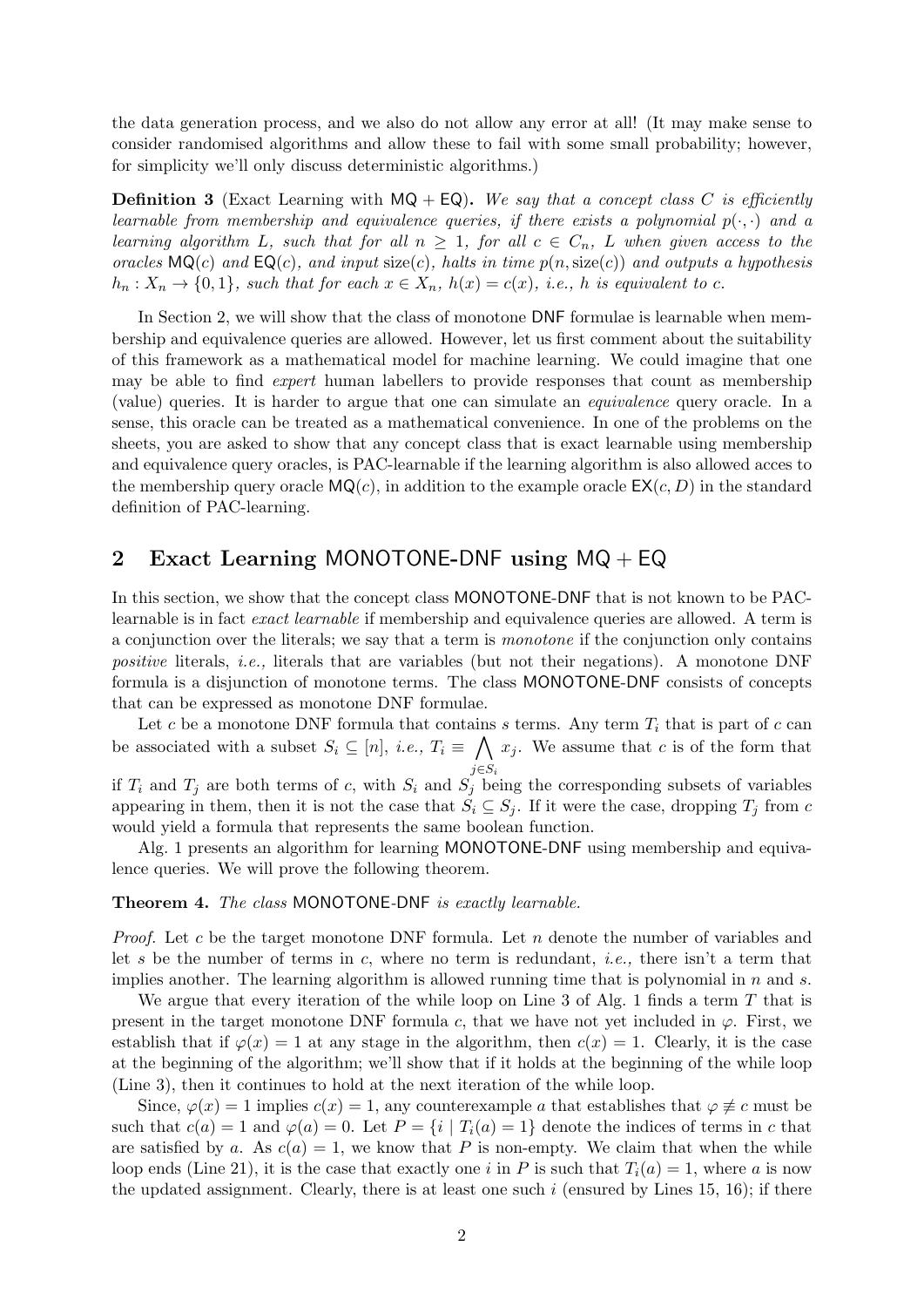Algorithm 1 Learning MONOTONE-DNF using  $MQ + EQ$  oracles

1: Let  $\varphi \equiv 0$   $\triangleright$  Always predict false 2: Let  $s = 0$   $\triangleright$  Determine whether we have succeeded 3: while  $s = 0$  do 4: Let ans be the response of  $\mathsf{EQ}(c)$  to query  $\varphi$ 5: if ans  $=$  "Yes" then 6:  $s \leftarrow 1$ 7: break 8: else 9: Let  $a = \text{ans be the counterexample}$  b It must be that  $\varphi(a) = 0$  and  $c(a) = 1$ 10: Let  $S = \{i \mid a_i = 1\}$ 11: for  $j \in S$  do  $12:$  $a' \leftarrow a$ 13:  $j \leftarrow 0$ 14: Let y be response to  $MQ(c)$  with query a' 15: **if**  $y = 1$  **then**  $a \leftarrow a'$ 16: end if 17: end for 18: end if 19:  $T \leftarrow \{i \mid a_i = 1\}$ 20:  $\varphi \leftarrow \varphi \vee$  $\sqrt{ }$  $\overline{1}$  $\wedge$ j∈T  $\hat{x_i}$  $\setminus$  $\overline{1}$ 21: end while

were two, say i and i', then let j be the first index such that  $j \in T_i$  but  $j \notin T_{i'}$ —setting  $a_i = 0$ would have continued to have  $T_{i'}$  satisfied and hence this is what would have happened after Lines 15, 16. A similar argument also shows that all bits of  $a$  that could be 0 and still have  $a$ be a satisfying assignment of some term  $T_i$  for  $i \in P$ , would have been set to 0. Thus, Line 21 finds a new term that appears in c, but not in  $\varphi$  and adds it to  $\varphi$ . This also shows that at the end of the while loop, it continues to be the case that  $\varphi(x) = 1$  implies  $c(a) = 1$ . Overall, a new term can only be added s times to  $\varphi$ , after which the algorithm has exactly identified c.  $\Box$ 

### Discusssion

One of the problems on the problem sheets also asks you to show that in the PAC-learning framework (without the membership query oracle), learning DNF reduces to learning MONOTONE-DNF. Currently, we know of no algorithm for learning either DNF or MONOTONE-DNF using only random examples. In fact, Angluin and Kharitonov (1991) have shown that for learning DNF, membership queries constitute no additional benefit, under a widely believed cryptographic assumption. This suggests that allowing membership queries is powerful, in the sense that concept classes that are probably not learnable in the PAC-setting without membership queries, become learnable when membership queries are allowed, viz. the class MONOTONE-DNF.

## References

Dana Angluin and Michael Kharitonov. When won't membership queries help? In *Proceedings* of the twenty-third annual ACM symposium on Theory of computing, pages 444–454. ACM, 1991.